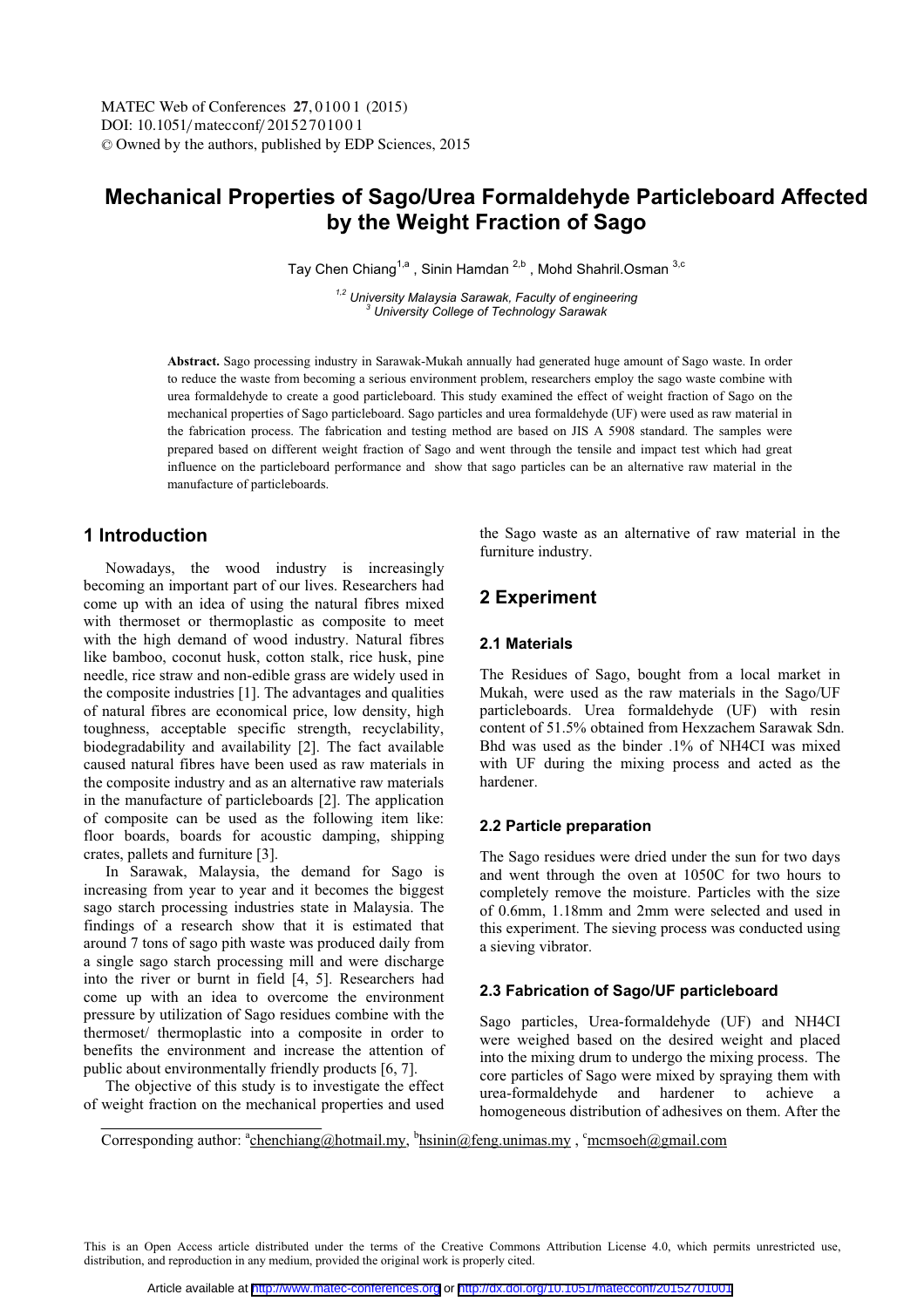blending process, the sago particles were spread evenly into the 30cm X 30cm wooden mould using a stainless steel caul plate as the base.

A thin layer of silicon glass mat was placed onto the caul plate to prevent the panel from sticking to the plate during the hot press process. The mat was pre-pressed manually to consolidate the thickness. During the hot press process, the distance bars were placed at both sides of the mat in order to get the targeted board thickness. The mat went through the hot press process under the temperature of 160 0 C. The pressure of the hot press machine was set at 40 bar for 2 minutes and then gradually decreased to 20 bar and 10 bar for 2 minutes respectively. After the hot press process, the boards were kept in the chamber with humidity of  $65±5 \%$  and temperature 25±2 0C for two days curing process. The main purpose of curing is to stabile the particleboards with the stabilize condition for constant evaluation.

#### **2.4 Mechanical test**

Japanese Industrial Standard (JIS A 5908) for particleboards were used to evaluate the properties of the Sago particleboards [8]. The tensile specimens were prepared based on the dimension shown in Figure 1 and tests were conducted at 10mm/min loading speed. Mechanical tests on Young's Modulus and Tensile Strength were carried out using the Instron Universal testing machine (model 5566) . For the Charpy impact test, specimens were prepared based on the ASTM A370 standard with the width of 10mm X length of 55mm X thickness of 10mm [9]. The Impact strength of the particleboard was measured using 50J Charpy impact tester LS-22 006. Six specimens were tested for each case and the averages were reported as the obtained results.



Figure 1: Tensile specimen, all the dimension in mm

## **3 Results and discussion**

**Table 1:** Mechanical Properties of Particleboard

| Particleboard | Weight<br>Fraction<br>Of Sago<br>$(\%)$ | Young<br>Modulus<br>(Mpa) | Tensile<br>Strength<br>(Mpa) | Impact<br>Strength<br>(J/m2) |
|---------------|-----------------------------------------|---------------------------|------------------------------|------------------------------|
| $0.60$ mm     | $90wt\%$                                | 1181.75                   | 5.23                         | 22112.83                     |
|               | $85wt\%$                                | 911.43                    | 4.04                         | 31737.04                     |
|               | $80wt\%$                                | 883.71                    | 3.91                         | 46554.13                     |
|               | 75wt%                                   | 874.10                    | 3.87                         | 49214.15                     |
|               | $70wt\%$                                | 766.47                    | 3.39                         | 51181.56                     |
| 1.18mm        | $90wt\%$                                | 2492.20                   | 9.98                         | 23648.56                     |
|               | 85wt%                                   | 2203.05                   | 8.82                         | 28574.16                     |
|               | $80wt\%$                                | 1913.80                   | 7.66                         | 29482.03                     |
|               | $75wt\%$                                | 989.75                    | 3.96                         | 39862.92                     |
|               | $70wt\%$                                | 826.12                    | 3.31                         | 31131.06                     |
| $2.00$ mm     | 90wt%                                   | 1141.10                   | 4.17                         | 22985.67                     |
|               | $85wt\%$                                | 1266.15                   | 4.62                         | 38767.18                     |
|               | $80wt\%$                                | 1998.50                   | 7.30                         | 36032.39                     |
|               | $75wt\%$                                | 1869.95                   | 6.83                         | 27232.82                     |
|               | 70wt%                                   | 1741.40                   | 6.36                         | 20416.52                     |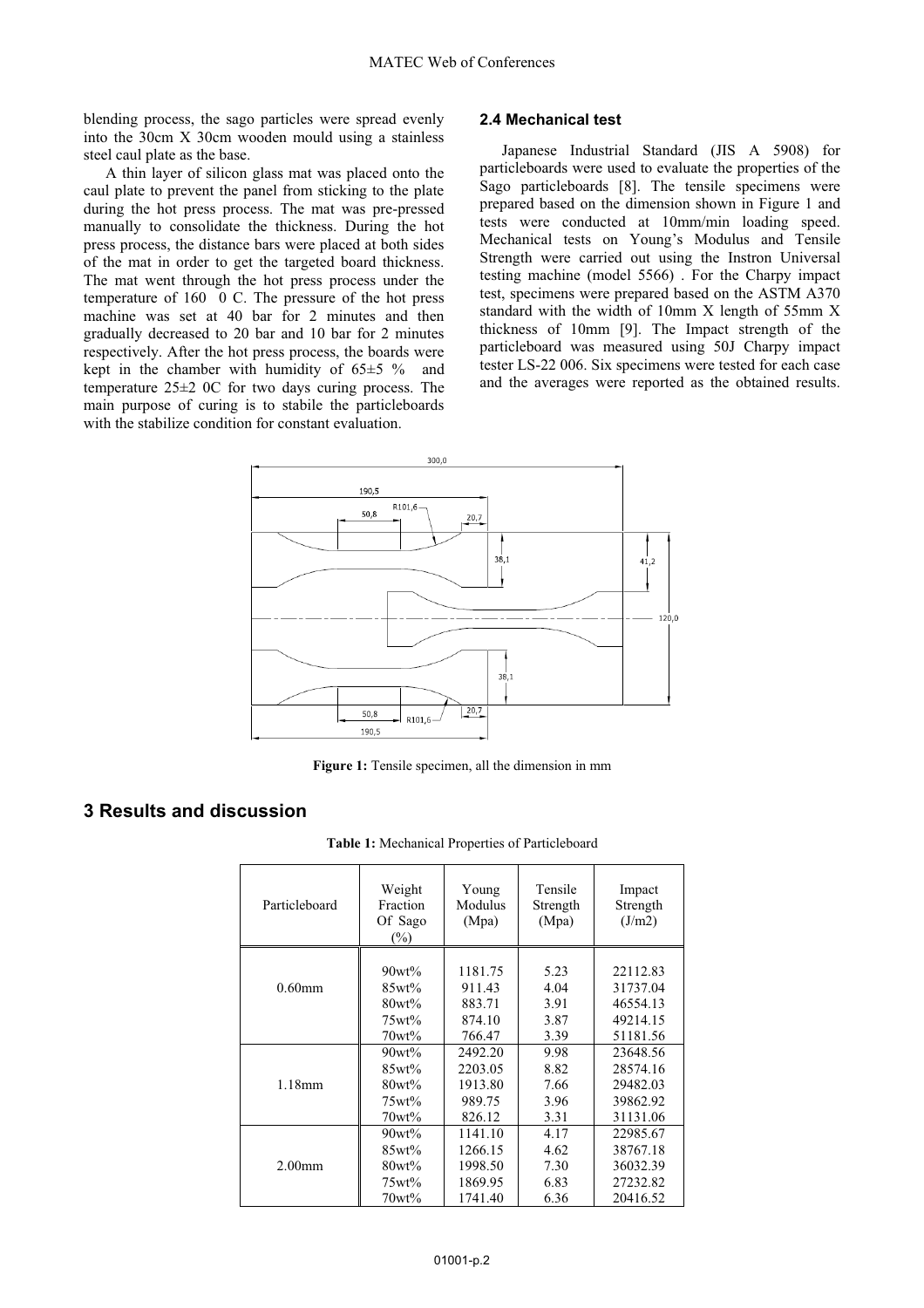### **3.1 Mechanical properties**

### *3.1.1 Young's modulus*

The performance of the Young's Modulus for the Sago/UF particleboard shown in Table1 were strongly dependent on the particle loading. The results show that the addition of matrix on the composite does not improve the young modulus. The Elasticity of the composite was strongly influenced by the fibre and matrix composition, fibre morphology, perfect fibre dispersion of individual particles in a specimen, aspect ratio of the single fibre, distribution of the fibres, fibre volume ratio, porosity and perfect adhesion between fibre-matrix [10, 11].

By decreasing the weight fraction of the particleboard with particle size of 0.6mm and 1.18mm, Young's Modulus decreases as the space between the particles had increased. This could be due to the fibre-matrix interface bonding quality which become weak when the matrix increased and particles decrease at the same times. According to the research, the inter connectivity of each phase in a composite become the main consideration during the test and the bonding characteristics of interface could affect the elastic modulus of the whole composite [12]. Elastic properties of individual phase and their concentration in a composite should take into account for the elastic properties of the composite materials [12].

Particles with the size of 1.18mm showed the highest Young's Modulus at 90wt% due to better fibre-matrix bonding and with high compaction of the specimen with small amount of voids.

Smaller particles, like 0.6mm, do not give good results on Young Modulus because it is difficult for the excess matrix to flow through the particles of the smaller size specimen. Besides, the strength of 0.6mm particles is weaker compared to 1.18mm particles and its will reduce the whole specimen strength.

For the coarse particle with 2mm size, Young modulus increases with an increases in UF, reaching a maximum weight fraction at 80wt% because the absence of voids in the composite create good bonding between the particles and matrix. The result dropped after that due to the decreased of Sago particles that created the void between each other and the excess matrix evaporated during the hot press process. The coarse particle had created a lot of voids between each other after 80wt%, therefore, when the specimen began to pull, it tends to fail easily as compare to other sizes.

Particleboard fabrication was depending on chemical and mechanical bonds of the materials because the matrix need to bind with the particles well between each other during the fabrication process. During the mechanical test, the applied stress can be effectively transferred between the particles and matrix due to the well bonded particles [11].

Young's Modulus of the sago UF particleboard were reduced with increase of matrix. These results imply that weight fraction and particles size has great influence on composite stiffness and specimens required higher volume of particles to substitute the voids [11].

#### *3.1.2 Tensile strength*

Based on the results shown in Table 1, 0.6mm and 1.18mm particles had similar trend for the tensile strength, which slightly decreased by decreasing the weight fraction of Sago and this shows that the weight fraction has great influence on the tensile performance. The results show that 1.18mm particles size at 90wt% had the highest tensile strength.

The properties of the particle/matrix interfacial adhesion have great influence on the tensile strength performance and affect the stress transfer effectively [12]. Increasing the matrix will cause the tensile strength to reduce due to the poorly bonded particles between the hydrophobic polymeric matrix of Urea formaldehyde and the hydrophilic lignocellulose fillers that led to inefficient stress transfer [13]. Decreasing the weight fraction of particles caused the discontinuity of deboning that exists between the non-adherence of particle to polymer and caused the particle not be able to transfer the load during the test [11].

On the other hand, excessive matrix does not improve the tensile strength because it will cause the composite to become wet due to too much of moisture content in the composite and reduce the strength of bonding during the hot process. Besides, this could be due to the fact that high amount of water from matrix causes fibres swelling and creates gaps between the fibre and polymer-matrix and lead to a decrease in tensile properties.

The interaction of cellulose fibre with UF resin is excellent due to the hydrophilic nature of cellulose with UF matrix. The cellulose hydroxyl group and lignin hydroxyl groups are the major components of the fibre and both of the components play important role on hydrophilicity [14]. Hydrophilicity has great influence on the polymerization. Composite should be blended with the particles and matrix with the correct amount in order to create good chemical bonding between the particle and matrix in order to achieve the homogeneously dispersed in the composite. The performance of composites is determined by the particle/matrix interfacial adhesion and creates a good polymerization. This may indicate that the incorporation of Sago granules into the UF matrix introduces a new interfacial region that affects the stress transfer [15]. The dispersion of the networked UF with the Sago particles is expected to be good because its surface is covered with organic materials. The openings formed in the networked contributed to improve its dispersion by penetration of UF matrix into the particles and enhance the tensile strength at the same time [16].

### *3.1.3 Impact strength*

Table 1 shows the impact strength behaviour of particleboard with different sizes at different weight fraction. The impact strength for 0.6mm and 1mm sieving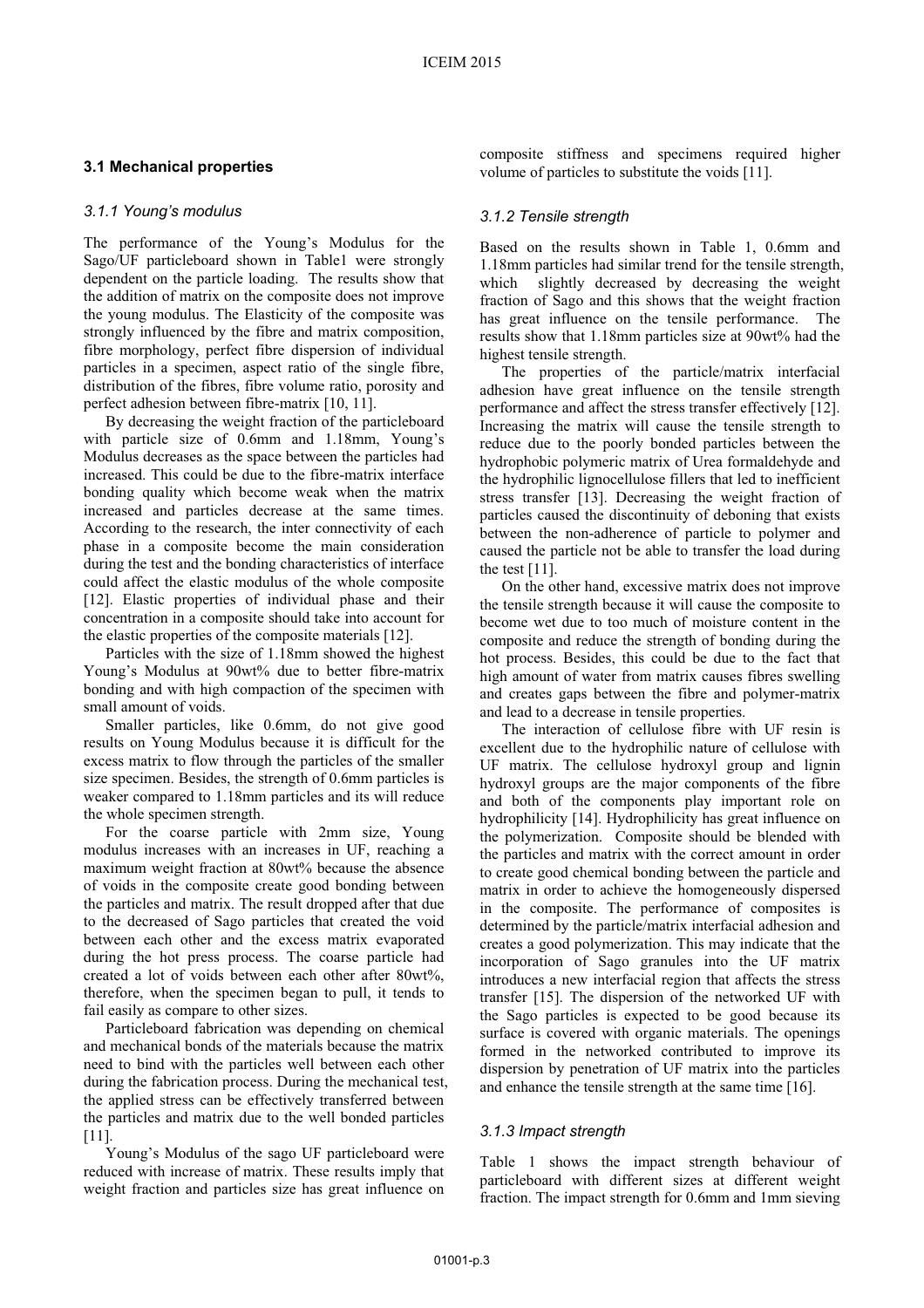size of particleboard increased linearly until 75% weight fraction with decreasing the weight fraction of particle. However, the excessive matrix will reduce the impact strength. Impact strength for 2mm sieving size was increased until 80% weight fraction as optimal strength and decreasing after that. The excessive matrix will not improve the impact strength. This is because the low particles content did not manage to dissipate the energy effectively. Chaharmahali et al mentioned that increasing the fibre content will significantly decrease the impact strength [17].

The optimal value to obtain the highest impact strength for 0.6mm sieving size was 70% wt , while 1mm and 2mm were 75%wt of particleboard. 0.6mm sieving size has better impact strength compared to 1mm and 2mm sieving size because 0.6mm sieving size is more compactly filled in particleboard that provides a large region for stress concentration. The higher aspect ratios of sago particle had improved the structure of the panels [17].

2mm sieving size particleboard showed steep decline beyond their optimal values. This was due to higher particles content that led to higher particles contact. As a result, this led to poor interfacial bonding between the particles and matrix and hence decreased the mechanical properties. Thus, it can be said that the maximum particles content to allow the particles to be fully moistened by the matrix for all the sizes of particleboards were dependent to the optimum particles content. This explains why beyond the optimal weight fraction, the mechanical properties for all the sizes were experiencing steep decline [18]. According to Ishak et al. [18], the size of the particles affects the interfacial shear, normal stresses and fracture characteristics dramatically.

Besides, the most important factor that influences the mechanical properties of the sago plant is its chemical composition. According to Habibi et al. [19], sago particles contain cellulose, hemicellulose and lignin and are found to have a strong influence on the mechanical properties to the particles itself and the particleboard especially the cellulose content. Cellulose is the main structural component that provides strength and stability to the plant cell walls and the particles and the cellulose is one of the stiffest and strongest organic constituents in the natural fibres. Natural fibres play an important role in the impact resistance of fibre-reinforced composites as they interact with the crack formation and act as stress transferring medium [20].

## **4 Conclusion**

From the obtained results, board performance had been greatly affected by the weight fraction. Particleboards with 1.18mm with 90wt% and 85wt% met the M-2, 1.18mm with 80wt% met M-0,M-1&M-S, 2mm with 90wt%, 85wt% and 80wt% met the M-0, M-1 & M-S specification of American National Standard A208.1- 2009 for Young's modulus. Resin loading and particle loading influenced the mechanical properties of the particleboard. Based on the experiment, excessive matrix does not promoted good mechanical properties and will increased the production cost at the same time. The new finding of the application may reduce the pressure on the forest resources and providing additional income to the farmer in Mukah Sarawak.

## **References**

- 1. S.K.Nath. & Vipin K. Chawla (2011) Wood substitution : recent development in India" J India Acad Wood Sci (2011) **8**(2):68-71
- 2. Amer S. Singha & Vijay Kumar Thakur, 2009 Study of mechanical properties of ureaformaldehyde thermosets reinforced by pine needle power" Peer-reviewed article,bioresources.com **4**(1), 292-308
- 3. Kristina oksman,2000 "Mechanical properties of natural fibre mat reinforced thermoplastic" Applied composite Materials **7**:403-414<br>D.S.Awg-Adeni, S.Abd-Aziz,
- 4. D.S.Awg-Adeni, S.Abd-Aziz, K.Bujang and M.A.Hassan (2010). Bioconversion of sago residue into value added products. African Journal Of Biotechnoloy, **9**(14), pp.2016-2021
- 5. W.Y.Toh, J.C.Lai, W.A.R.Wan Aizan (2011). Influence of compounding methods on poly(vinyl) alcohol/sago pith waste biocomposites: mechanical and water absorption properties. Sains Malaysiana **40**(7): pp.719-724
- 6. Amar Singh Singha & Vijay Kumar Thakur (2008) " Effect of fibre loading on urea-formaldehyde matrix based green composites" Iranian Polymer Journal **17**(11), 2008, 861-873
- 7. D.S.Awg-Adeni, S.Abd-Aziz, K.Bujang and M.A.Hassan(2010) " Bioconversion of sago residue into value added productsAfrican Journal Of Biotechnology **9**(14), pp.2016-2021
- 8. JIS A 5908, (1994) Japanese Industrial Standard Particle Boards, Japanese Standards Association.
- 9. American Society for testing and Materials. Standard test method for charpy impact test. A370
- 10. Fabrice roussiere, Christophe baley, Gregory godard Dominique burr, 2012 " Compressive and tensile behaviour of PLLA Matrix composites reinforced with randomly dispersed flax fibres " Appl compos mater (2012) 19: 171-188
- 11. Shao-Yun Fu, Xi-Qiao Feng, Bernd Lauke, Yiu-Wing Mai,2008, Effect of particle/matrix interface adhesion and particle loading on mechanical properties of particulate-polymer composites. Composites: Part B39 (2008) 933-961
- 12. Amer s.singha & Vijay kumar Thakur, 2009 "Study of mechanical properties of urea-formaldehye thermosets reinforced by pine needle powder" Bio Resources **4**(1),292-308
- 13. Takian Fakhrul and M.A.Islam, 2013," Degradation behaviour of natural fiber reinforced polymer matrix composites, SciVerse ScienceDirect 56(2013) pp.795-800
- 14. M.s.sreekala, M.G.Kumaran, Seena joseph & Maya Jacob, Sabu Thomas, 2000," Oil palm fibre reinforced phenol formaldehyde composites: influence of fibre surface modifications on the